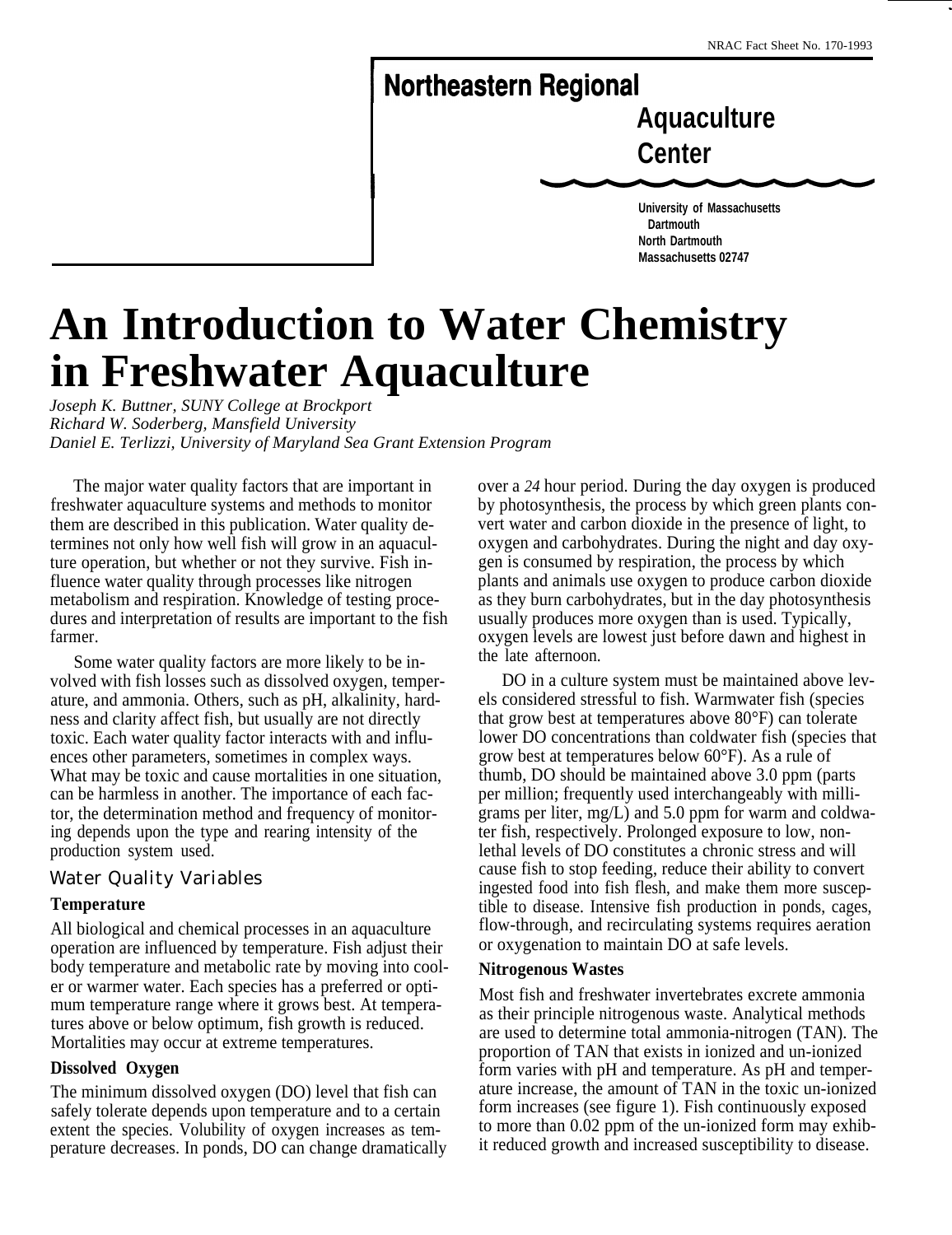When fish are cultured intensively and fed protein-rich feeds they can produce high concentrations of ammonia in the water. Ammonia and other metabolic wastes are gradually removed by natural processes in ponds or through the use of biological filters in recirculating and reuse systems. Ammonia is removed by bacteria that initially convert it into nitrite and subsequently into nitrate. Nitrite is toxic to fish and causes "brown blood" disease. Concentrations of 0.5 ppm have reduced growth and adversely affected fish. Fish can tolerate nitrate to several hundred ppm. Removal or detoxification of ammonia is facilitated by providing and maintaining an optimal environment for the appropriate bacteria (pH between 7-9; temperature approximately 75-85° F).



Figure 1. Relationship between pH, temperature, and unionized ammonia at  $61^{\circ}$ F and  $82^{\circ}$ F

#### **pH**

**The** concentration of bases and acids in the water determines its pH. A low pH is acidic and a high pH is basic; a pH of 7 is neutral. Fish survive and grow best in waters with a pH between 6-9. If pH readings are outside this range, fish growth is reduced. At values below 4.5 or above 10, mortalities occur.

In well-buffered ponds (with alkalinity over 50-100 ppm, see next section), pH typically fluctuates one or two units daily. In the morning, carbon dioxide levels are high and pH is low as a result of respiration during the night (carbon dioxide forms a mild acid when dissolved in water). After sunrise, algae and other green plants produce carbohydrates and oxygen from carbon dioxide and water by photosynthesis. As carbon dioxide is removed from the water, its pH increases. The lowest pH of the day is typically associated with the lowest level of dissolved oxygen. The highest pH of the day is typically associated with the highest level of dissolved oxygen.

In recirculating systems, vitrification and respiration of both fish and biofilter bacteria decrease pH. Frequently, a buffer such as sodium bicarbonate is added to prevent the pH from falling too much.

#### **Alkalinity**

**The** buffering capacity of culture water, expressed as ppm calcium carbonate, is its alkalinity. Alkalinity is a measurement of carbonate and bicarbonate ions (ions are atoms or groups of atoms with a negative or positive charge) dissolved in the water. As the amount of carbon dioxide fluctuates, the pH of water changes. The magnitude of this shift is determined by the water's buffering capacity or its ability to absorb acids and/or bases. Photosynthetic activity in a poorly buffered pond can cause pH to increase, perhaps from as low as six in the morning to nine or more by late afternoon. In a pond with higher alkalinity, the pH shift is reduced. For instance, the daily shift in a well buffered pond might be from a pH of seven in the morning to eight by late afternoon. A suitable range of alkalinity is 20 to 300 ppm. Alkalinity in excess of 300 ppm does not adversely affect fish, but it does interfere with action of certain commonly used chemicals (e.g., copper sulfate). Alkalinity remains relatively constant in ponds, but decreases steadily in nonsupplemented, recirculating systems. Alkalinity can be increased by adding agricultural limestone to ponds or sodium bicarbonate to recirculating systems.

#### **Hardness**

Calcium and magnesium ions comprise hardness. Test procedures usually determine both ions as "total hardness," expressed as ppm calcium carbonate. In most waters the concentrations of alkalinity and hardness are similar, but they can differ vastly as alkalinity measures negative ions (carbonate, bicabonate) and hardness measures positive ions (calcium, magnesium). Hardness is important, especially in the culture of several commercial species such as striped bass and catfish. If hardness is deficient, these species do not grow well. Hardness should be above 50 ppm; low hardness can be adjusted by the addition of lime or calcium chloride.

#### **Carbon Dioxide**

Only when using groundwater, transporting fish at high densities, or in recirculating systems are carbon dioxide problems likely to develop. At high concentrations, carbon dioxide causes fish to lose equilibrium, become disoriented and possibly die. Testing groundwater before use and aerating it, if necessary, will reduce carbon dioxide to acceptable levels. Careful planning, aeration or oxygenation, and buffering of water will keep carbon dioxide at acceptable levels when large numbers of fish are hauled extended distances or cultured in recirculating systems.

#### **Salinity**

The total concentration of all ions in the water is its salinity. Freshwater fish exhibit a range in salinity tolerance. Many commercially important species (e.g., channel catfish, *Ictalurus punctatus;* largemouth bass, *Micropterus salmoides;* tilapia, *Tilapia* sp.) survive and grow well in slightly salty water. After they smelt, salmon and trout can tolerate salt water. Salinity not only affects osmoregulation it also influences the concentration of un-ionized ammonia. During the planning stage of an aquaculture operation, salinity should be measured and the water's appropriateness determined.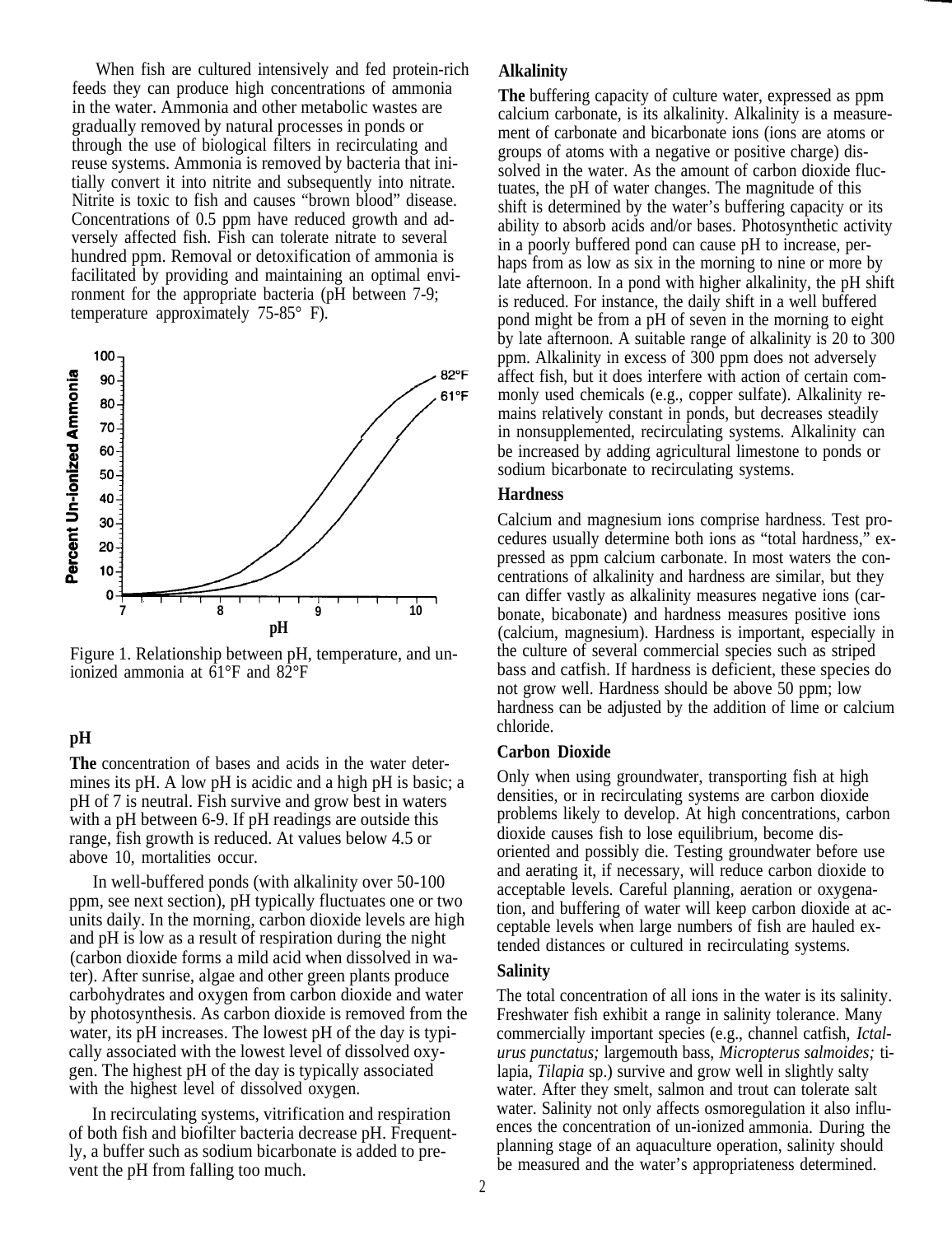#### **Iron**

Many groundwaters contain elevated levels of dissolved iron. When exposed to the air, this iron interacts with oxygen, becomes insoluble, and forms a red deposit. Small clumps of iron are produced that can settle on fish gills, causing irritation and stress. Problems can be avoided if the iron-bearing water is exposed to air and the resultant clumps of iron removed by settling or filtration before the water enters the culture system.

#### **Chlorine**

To control bacteria, municipal water supplies are typically treated with chlorine at 1.0 ppm. If municipal waters are used to culture fish, residual chlorine must be removed by aeration, with chemicals such as sodium thiosulfate, or filtration through activated charcoal. Chlorine levels as low as 0.02 ppm can stress fish.

#### **Hydrogen Sulfide**

Ponds with oxygen-poor bottoms and accumulated organic material can release hydrogen sulfide when seined or disturbed. Substratum beneath heavily fed cages/net pens can accumulate wastes (e.g., uneaten food, feces) and produce hydrogen sulfide gas if oxygen becomes deficient. Hydrogen sulfide gas has a rotten egg odor and is extremely toxic to fish. Any detectable odors or levels should be avoided and extreme care should be taken when handling fish in an afflicted pond. Ponds can be drained, exposed to air and/or excavated to correct the problem.

#### **Water Clarity**

In pond and cage culture, water clarity can affect fish. If fish that prefer turbid waters (e.g., bullhead, catfish, walleye) are cultured in relatively clear water they will experience stress; survival and growth will be adversely affected. Accumulation of suspended solids and discoloration of culture water occur in recirculating systems which can irritate fish and precipitate disease. Some suspended and dissolved materials can cause off-flavor in fish. Filtration and flocculent can be used to remove solids and reduce discoloration.

#### **Monitoring Methods**

A variety of methods are available to monitor water quality (see Table 1). In pond, cage, and low intensity culture, the high precision of sophisticated analytical methods (e.g., APHA 1989) is not needed to make informed management decisions (see Boyd 1990). However, intensive culture in recirculating and reuse systems requires frequent and sophisticated monitoring.

If fish are maintained at high densities, then temperature, dissolved oxygen, ammonia, nitrite, and pH should be monitored daily or more frequently (e.g., continuous monitoring of dissolved oxygen in recirculating systems). Water clarity, alkalinity, and hardness can be measured less frequently, perhaps one or two times per week, as they do not fluctuate as rapidly. Salinity, iron, and chlorine should be determined when a potential water source is first examined so corrective measures may be incorporated into the production system during the design or planning stage. Carbon dioxide should be measured when first using a new groundwater source and routinely in recirculating systems. When hydrogen sulfide and carbon dioxide problems are likely, systems should be monitored closely and the means to correct problems should be readily available.

At lower stocking densities, water quality parameters can be monitored less frequently or not at all. Regardless of the frequency, monitoring should be conducted at a standard time and depth where fish are located. Time of measurement and observed values should be recorded; good record keeping is essential to successful aquaculture. In pond and cage culture it is preferable to monitor dissolved oxygen early in the morning, when conditions stressful to fish are most likely to occur (e.g., low oxygen). Conversely, temperature and pH in ponds are best measured during the late afternoon.

# **Sources of Supplies and Equipment**

Several suppliers produce kits and materials to monitor water quality. Suppliers frequently have displays at trade shows and sources are listed in several trade journals including the Annual Buyer's Guide published by Aquaculture Magazine, P.O. Box 2329, Ashville, NC 28802.

## **References**

Anonymous, 1991, Proceedings Aquaculture Symposium, Engineering Aspects of Intensive Aquaculture. NRAES-49. Cornell University Press. Ithaca, NY. 352 pp.

APHA (American Public Health Association, American Water Works Association, and Water Pollution Control Federation). 1989. Standard Methods for the Examination of Water and Wastewater. 17th edition. APHA. Washington, DC.

Boyd, C.E. 1990. Water Quality in Ponds for Aquaculture. Birmingham Publishing Company, Birmingham, AL. 482 pp.

Boyd, C.E. and C.S. Tucker. 1992. Water Quality and Pond Soil Analyses for Aquaculture. Auburn University, AL. 183 pp.

Meade, J.W. 1989. Aquaculture Management. Van Nostrand Reinhold. New York, NY. 175 pp.

Pillay, T.V.R. 1992. Aquaculture and the Environment. John Wiley and Sons, Inc., New York, NY. 189 pp.

Piper, R.G. and five other authors. 1982. Fish Hatchery Management. U.S. FWS, Washington, DC. 517 pp.

U.S. EPA. 1986. Quality Criteria for Water 1986. EPA 440/5-86-001.

## **Acknowledgments**

This work was supported by the Northeastern Regional Aquaculture Center through grants number 89-38500- 4356 and 90-38500-5211 from the Cooperative State Research Service, U.S. Department of Agriculture. Any opinions, findings, or recommendations expressed in this paper are those of the authors and do not necessarily reflect the views of the U.S. Department of Agriculture.